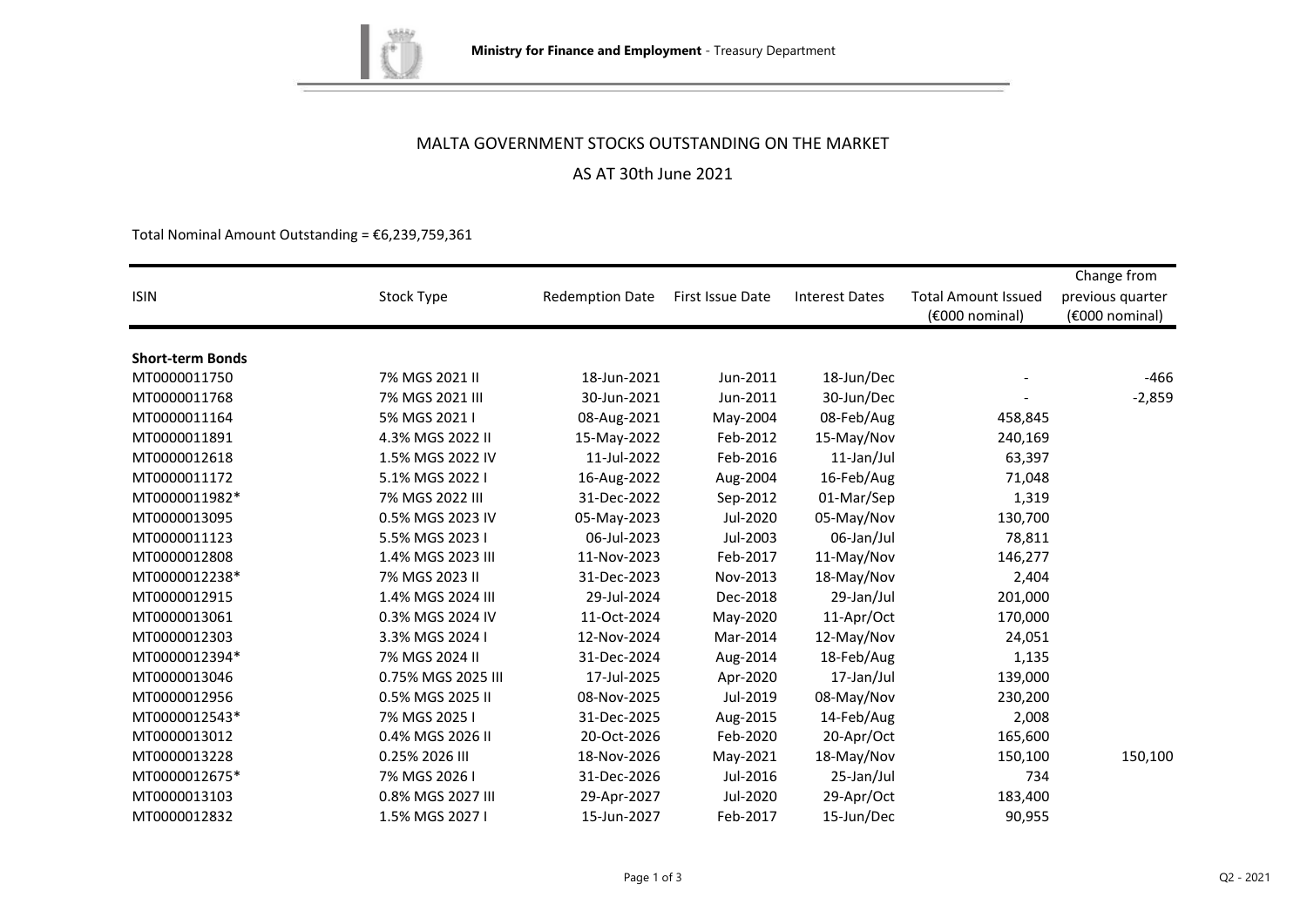

# MALTA GOVERNMENT STOCKS OUTSTANDING ON THE MARKET

# AS AT 30th June 2021

|                          |                    |                        |                  |                       |                            | Change from      |
|--------------------------|--------------------|------------------------|------------------|-----------------------|----------------------------|------------------|
| <b>ISIN</b>              | Stock Type         | <b>Redemption Date</b> | First Issue Date | <b>Interest Dates</b> | <b>Total Amount Issued</b> | previous quarter |
|                          |                    |                        |                  |                       | (€000 nominal)             | (€000 nominal)   |
|                          |                    |                        |                  |                       |                            |                  |
| Short-term Bonds (cont.) |                    |                        |                  |                       |                            |                  |
| MT0000013186             | 0.4% MGS 2027 IV   | 19-Nov-2027            | Feb-2021         | 19-May/Nov            | 146,600                    |                  |
| MT0000012873*            | 7% MGS 2027 II     | 31-Dec-2027            | Jul-2017         | 25-Jan/Jul            | 1,097                      |                  |
| <b>Medium-term Bonds</b> |                    |                        |                  |                       |                            |                  |
| MT0000012055             | 4.8% MGS 2028 I    | 11-Sep-2028            | Nov-2012         | 11-Mar/Sep            | 107,030                    |                  |
| MT0000012139             | 4.5% MGS 2028 II   | 25-Oct-2028            | Mar-2013         | 25-Apr/Oct            | 286,652                    |                  |
| MT0000012907*            | 7% MGS 2028 III    | 31-Dec-2028            | Jul-2018         | 13-Jan/Jul            | 261                        |                  |
| MT0000012923             | 1.85% MGS 2029 III | 30-May-2029            | Dec-2018         | 30-May/Nov            | 286,500                    |                  |
| MT0000012535             | 2.3% MGS 2029 II   | 24-Jul-2029            | Jun-2015         | 24-Jan/Jul            | 143,518                    |                  |
| MT0000011958             | 5.1% MGS 2029 I    | 01-Oct-2029            | Jun-2012         | 01-Apr/Oct            | 79,145                     |                  |
| MT0000012998*            | 7% MGS 2029 IV     | 31-Dec-2029            | Oct-2019         | 14-Apr/Oct            | 2,522                      |                  |
| MT0000011651             | 5.25% MGS 2030 I   | 23-Jun-2030            | May-2010         | 23-Jun/Dec            | 440,166                    |                  |
| MT0000013020/13236       | 1% MGS 2031 II     | 23-Apr-2031            | Feb-2020         | 23-Apr/Oct            | 255,000                    | 80,100           |
| MT0000011883             | 5.2% MGS 2031 I    | 16-Sep-2031            | Nov-2011         | 16-Mar/Sep            | 201,344                    |                  |
| MT0000013210*            | 7% MGS 2031 III    | 31-Dec-2031            | Mar-2021         | 25-Mar/Sep            | 212                        |                  |
| MT0000012220             | 4.65% MGS 2032 I   | 22-Jul-2032            | Nov-2013         | 22-Jan/Jul            | 140,454                    |                  |
| MT0000012337             | 4.45% MGS 2032 II  | 03-Sep-2032            | Mar-2014         | 03-Mar/Sep            | 153,112                    |                  |
| MT0000012386             | 4.3% MGS 2033 I    | 01-Aug-2033            | Jun-2014         | 01-Feb/Aug            | 150,700                    |                  |
| MT0000012451             | 4.1% MGS 2034 I    | 18-Oct-2034            | Aug-2014         | 18-Apr/Oct            | 200,076                    |                  |
| MT0000013194             | 1% MGS 2035 II     | 23-Aug-2035            | Feb-2021         | 23-Feb/Aug            | 77,400                     |                  |
| MT0000012865             | 2.2% MGS 2035 I    | 24-Nov-2035            | Feb-2017         | 24-May/Nov            | 20,539                     |                  |